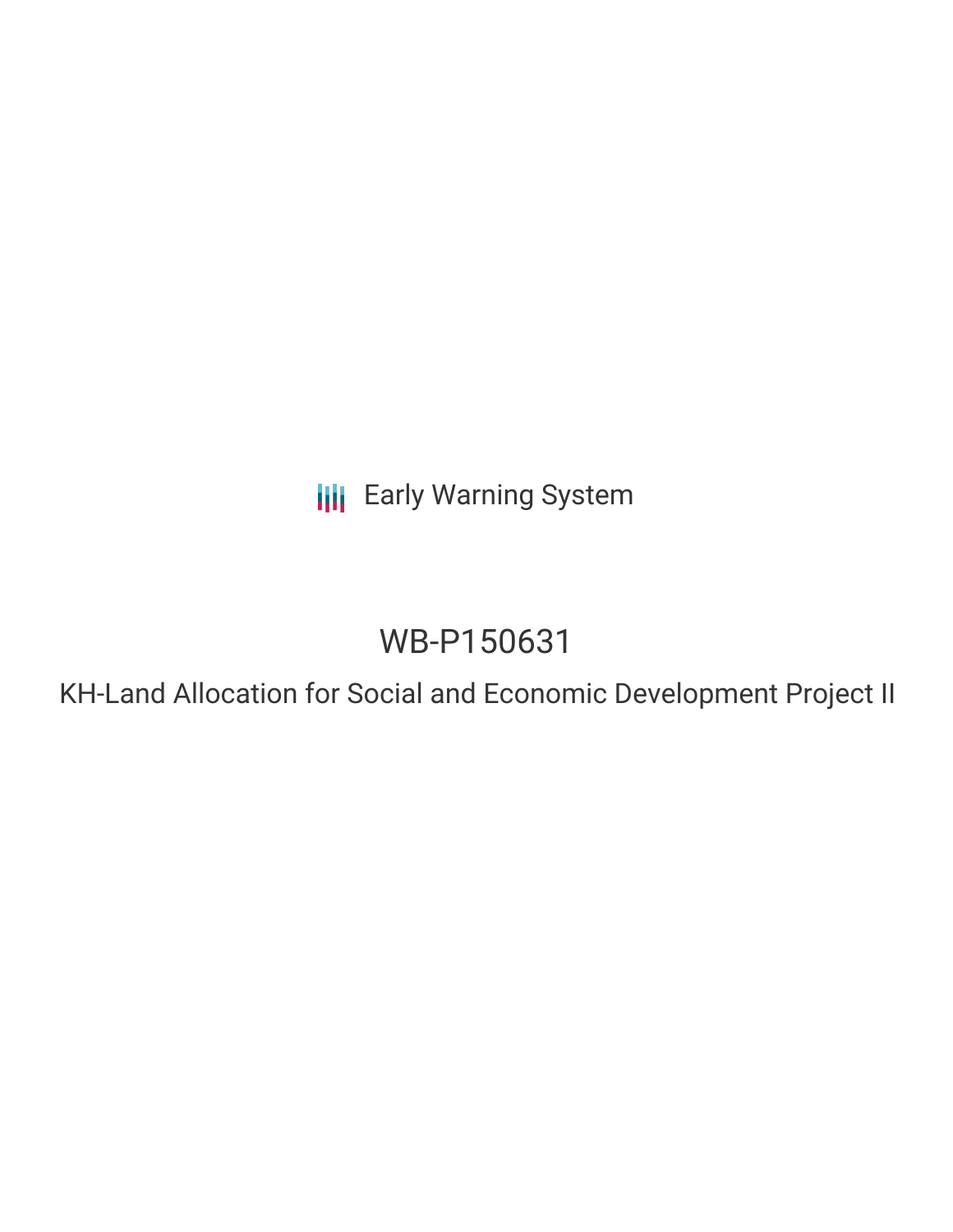

#### **Quick Facts**

| <b>Countries</b>                         | Cambodia                                                                                                                                                 |
|------------------------------------------|----------------------------------------------------------------------------------------------------------------------------------------------------------|
| <b>Specific Location</b>                 | Kampong Speu, Kampong Thom, Kratie, Battambang, Kampong                                                                                                  |
| <b>Financial Institutions</b>            | World Bank (WB)                                                                                                                                          |
| <b>Status</b>                            | Active                                                                                                                                                   |
| <b>Bank Risk Rating</b>                  | B                                                                                                                                                        |
| <b>Voting Date</b>                       | 2016-05-19                                                                                                                                               |
| <b>Borrower</b>                          | Government of Cambodia - Ministry of Land Management, Urban Planning & Construction                                                                      |
| <b>Sectors</b>                           | Agriculture and Forestry, Law and Government, Transport                                                                                                  |
|                                          | Potential Rights Impacts Healthy Environment, Housing & Property, Indigenous Peoples, Labor & Livelihood, Right to Food, Right to Health, Right to Water |
| Investment Amount (USD) \$ 25.06 million |                                                                                                                                                          |
| <b>Project Cost (USD)</b>                | $$26.86$ million                                                                                                                                         |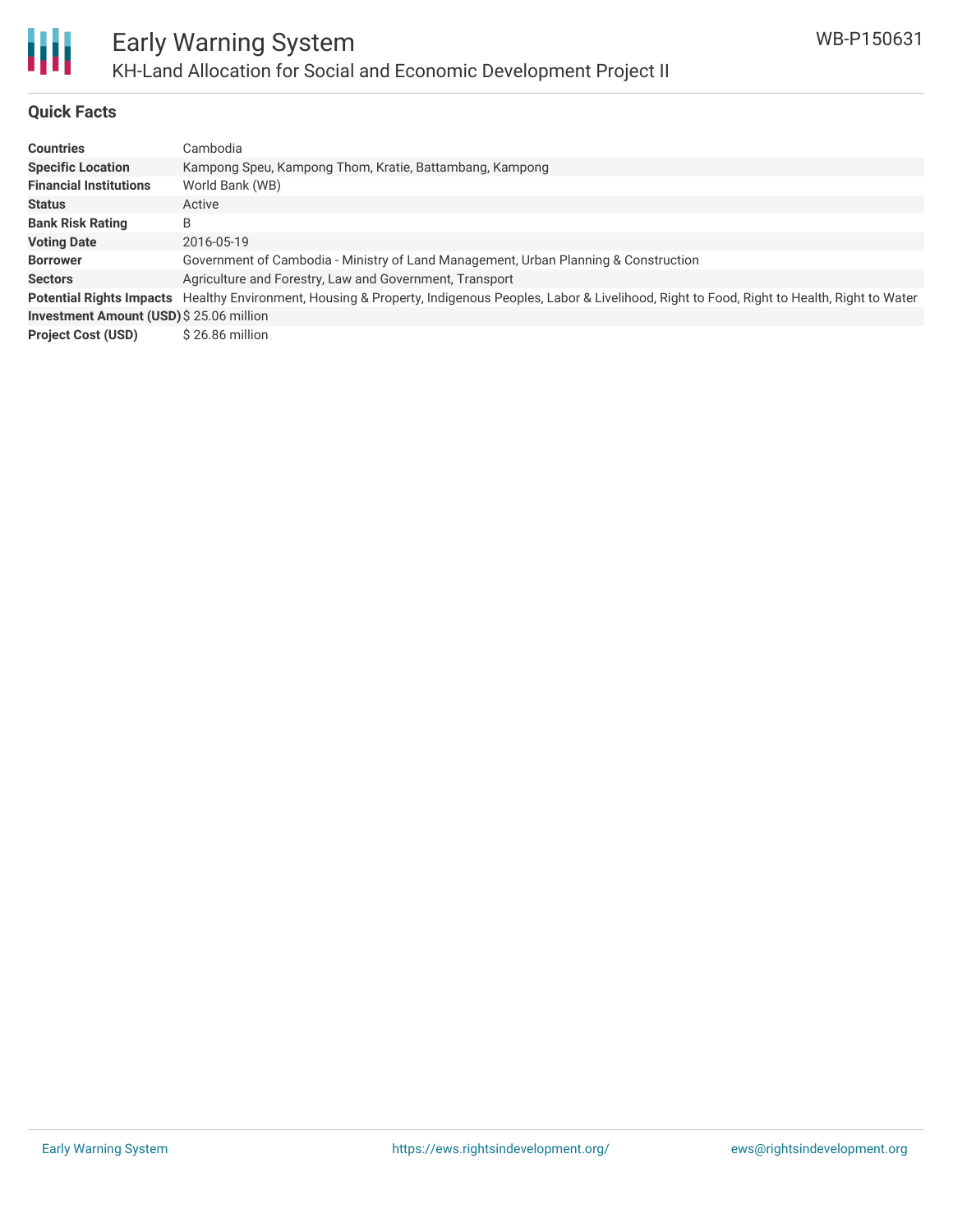

#### **Project Description**

In late 2014, the World Bank announced its intention to re-engage in Cambodia after it had suspended all lending in 2011 over mass evictions in Phnom Penh's Boeung Kak lake community. It is expected that in mid-2016, the World Bank board will consider 4-5 several projects for approval to re-initiate its lending to Cambodia. LASED II, if approved by the World Bank Board, would be one of the first projects that marks the Bank's re-entry into Cambodia.

LASED II is the second phase of an earlier project (LASED) which aims to transfer private state land to Cambodian citizens falling within the bottom 40% of the poverty range, or who are deemed "landless." The project will focus on the existing eight Land Allocation for Social and Economic Development (LASED) sites and six Japan Social Development Funded sites established under the original LASED project, as well as one additional site in Kampong Thom Province. "The total area is proposed to cover approximately 17,000 hectares with 5,400 households."

According to the World Bank, the project activities and interventions are expected to focus firstly on the scaling up of agricultural support activities and provision of remaining infrastructure in the existing social land concession (SLC) sites, and secondly, on development of the new sites which includes planning and provision of social and rural infrastructure and service delivery. Its main purpose is "to provide infrastructure where it is still missing, link up to and harmonize the agricultural service delivery approaches under the project with national research and extension systems and scale up livelihood support activities to project beneficiaries." The land for these SLCs will be coming from three sources: 1) cancelled Economic Land Concessions (ELCs); 2) recovered illegally occupied lands; and 3) degraded forestland. However, none of the cancelled ELCs in LASED I has been made available for new SLCs.

Location: The project is proposed to cover a total of 14 Social Land Concession sites in Cambodia, in the provinces of Kratie, Kampong Cham, Kampong Chhnang, Kampong Thom, Kampong Speu and Battambang. These include the existing eight for the first phase of Land Allocation for Social and Economic Development (LASED) sites and six Japan Social Development Funded sites, as well as one new/additional SLC site in Kampong Thom Province. The total area is proposed to cover approximately 17,000 hectares with over 5,000 households affected.

Resources needed: Land acquired. As noted above, the project is proposed to cover 14 Social Land Concession sites in Cambodia.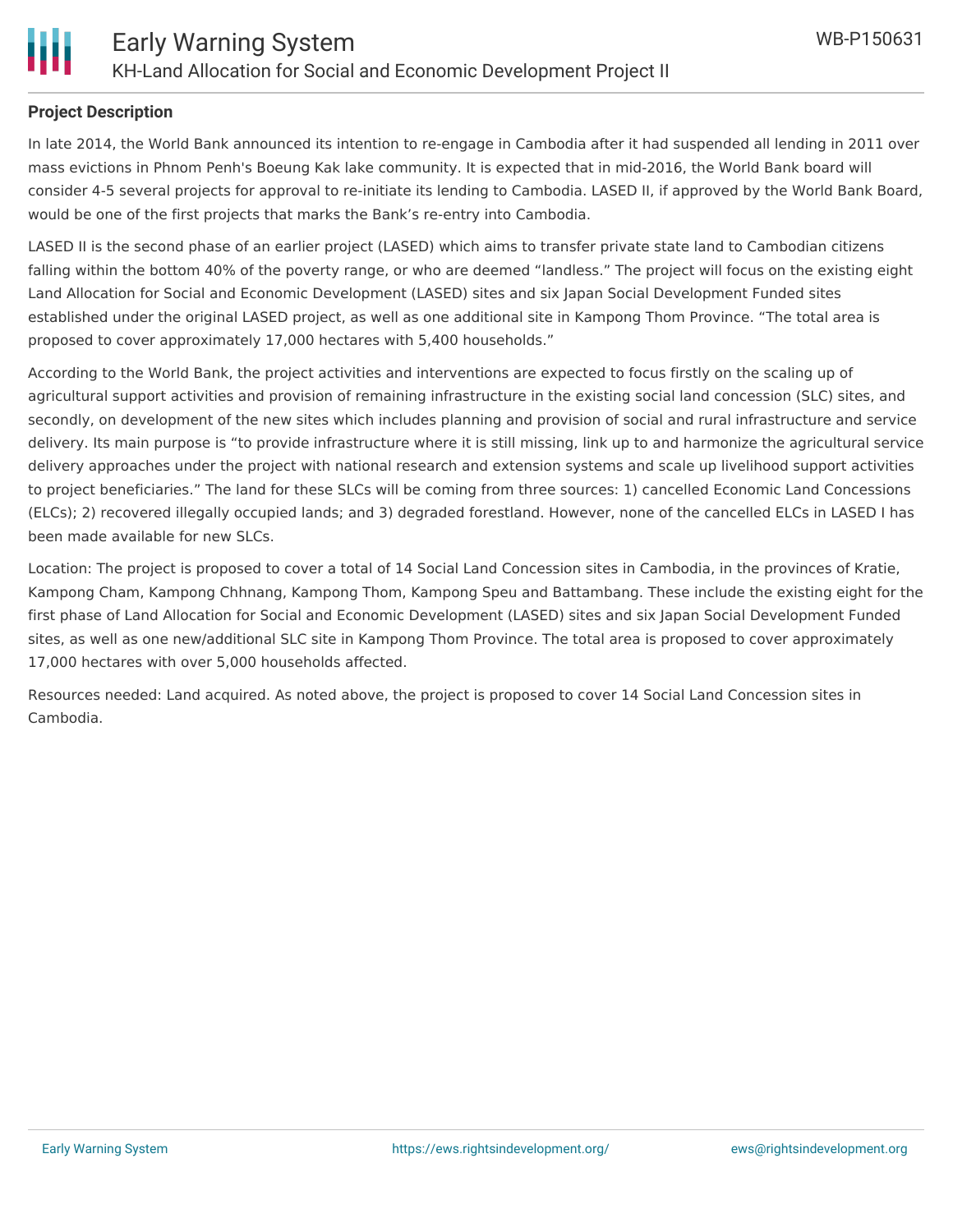#### **Early Warning System Project Analysis**

#### **Risk Assessment: Category B.**

The World Bank classifies proposed projects based on the type, location, sensitivity, and scale of the project and the nature and severity of its potential environmental impacts. Category B is assigned to a project if it has "potential adverse environmental impacts on human populations or environmentally important areas - including wetlands, forests, grasslands, and other natural habitats."

#### **APPLICABLE SOCIAL & ENVIRONMENTAL STANDARDS**

According to Bank documents, the following environmental and social safeguard policies are triggered:

**Environmental Assessment OP/BP 4.01** - this safeguard is triggered due to potential impacts from civil works including community infrastructure and agriculture and livelihood activities, particularly during the implementation phase. Typical impacts for small scale civil works include land clearance, erosion and sedimentation of water bodies, dust and waste generation, etc. Additionally, agriculture and livelihood activities may impact land and soil.

**Involuntary Resettlement OP/BP 4.1** triggered because some land taking might be required due to infrastructure investments. However, potential impacts regarding evictions are unknown as the precise locations of new infrastructure development have not been determined at this stage.

**Physical Cultural Resources OP/BP 4.11** - triggered because the infrastructure investments may impact on unknown, buried physical cultural resources.

Natural Habitats OP/BP 4.04 triggered because infrastructure investments and the land use plan implementation may impact on the natural habitat such as wetlands, natural ponds or remnant forests/remaining forest patches.

**Forests OP/BP 4.36** triggered because the infrastructure investments and the development of new SLC site(s) may [have an] impact on remnant forests.

Indigenous Peoples OP/BP 4.10 Previous World Bank documentation stated that it had not yet determined whether this standard will be applicable. However, recent documents state that "ethnic minorities are not present in the present SLC sites under LASED. For the new SLC site, ethnic screening was conducted and did not find any IP community (the Khmer Loeu or hill tribes) in project areas (including its potential recruited villages)."

#### **Safety of Damns OP/BP 4.37** - triggered because "the project may finance

construction of embankments (i.e., weir or water storage facility) for small scale gravity irrigation in the prioritized communities, which would be identified during project implementation." The exact sites and number of embankments was not known at the time of writing.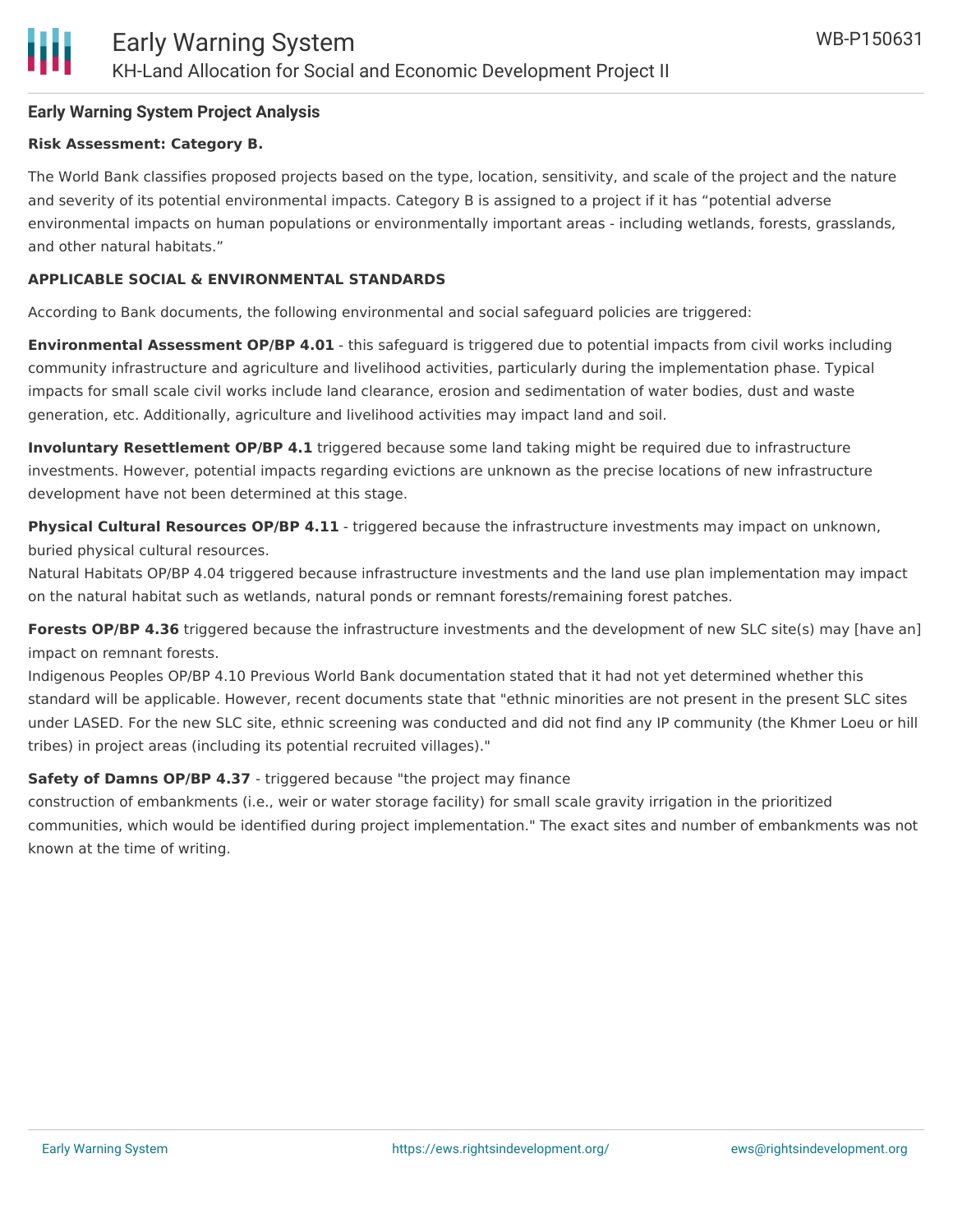

#### **People Affected By This Project**

#### **OUR RISK ASSESSMENT**

Based Bank documents and documentation on issues relating to the original LASED project, media and reports by Cambodian civil society groups in particular, a June 2015 report by the Cambodian League for the Promotion and Defense of Human Rights (LICADHO) --- this project poses potential risks to the following human rights:

**Right to Property and Adequate Housing** This right is triggered based on reported issues with the first phase of the project, LASED, and the bank documents' indication that land acquisition may happen. According to the bank documents, the project will use an approach to minimize potential loss of land or assets as a result of the SLC process. The bank documents state that this process will include:

(a) in case a local resident who is a

legal owner of land as defined under the Land Law loses fixed assets or access to agricultural land in the planned SLC area, he/she is entitled to receive compensation for land and assets at the replacement value;

(b) the planning of SLCs would include practical measures to avoid that poor unauthorized local residents, whose livelihood is dependent on use of land in the planned SLC area, lose fixed assets or access to agricultural land due to the SLC program;

(c) land loss within a designated SLC area by any unauthorized poor local resident whose livelihood is dependent on use of land in the planned SLC area, and who began to use this land before the cut-off date, would be eligible to obtain land within the SLC not exceeding the land allocation fixed for regular SLC applicants;

(d) land speculators enjoying unauthorized use of land in an SLC area would not be entitled to apply for land within the SLC, and may only receive compensation for investments made on up to 5 hectares of the land illegally occupied within the SLC area; and (e) the projectsupported social land concession programs are not used as a form of compensation to mitigate the resettlement impacts from other projects.

National human rights groups have called into question the implementation of the first phase of LASED, documenting human rights issues related to that first phase. According to the Cambodian human rights group LICAHDO, whose staff visited all SLC sites under LASED, land tenure security is not yet guaranteed and villagers reported at the time of LICADHO's visit that no one had received a land title yet. Villagers who have already occupied the land for more than five years were still waiting for and titles and many others may lose their property rights as poor implementation of the project effectively forces them to violate the legal requirements that they must satisfy to apply for the land title. In addition, due to the socio-economic background of the land recipients, most of them had no additional funds to upgrade their housing. GTZ found out that settling-in support was in most cases not sufficient to stabilise the livelihood of land recipients at the SLCs. These issues, and others, were documented in LICADHO's report, On Stony Ground: A look into Social Land Concessions (June 2015).

That report also states: [w]hilst the project objective to allocate residential and/ or agricultural land to 3,000 families has been achieved, LICADHO estimates that less than 50% of the families that received residential land [under LASED] had settled and remain at the sites at the time of LICADHO's visits. Four of the eight SLC sites were not yet functional at the time of the visits by LICADHO and will need substantial financial and technical support to achieve a minimal level of sustainability. Numerous villagers at seven of the eight sites reported limited ability to use the allocated agricultural plots and hence gained no significant improvement in terms of food security. The land that was allocated by Cambodian authorities appears to be at least in part simply not suitable for agricultural purposes.

It is also noted that conditions of land title under LASED may be strict, and evidence suggests that land titles are not being granted even after conditions are met. The Sub-Decree on SLCs (2003) requires that land must be vacant and conflict-free in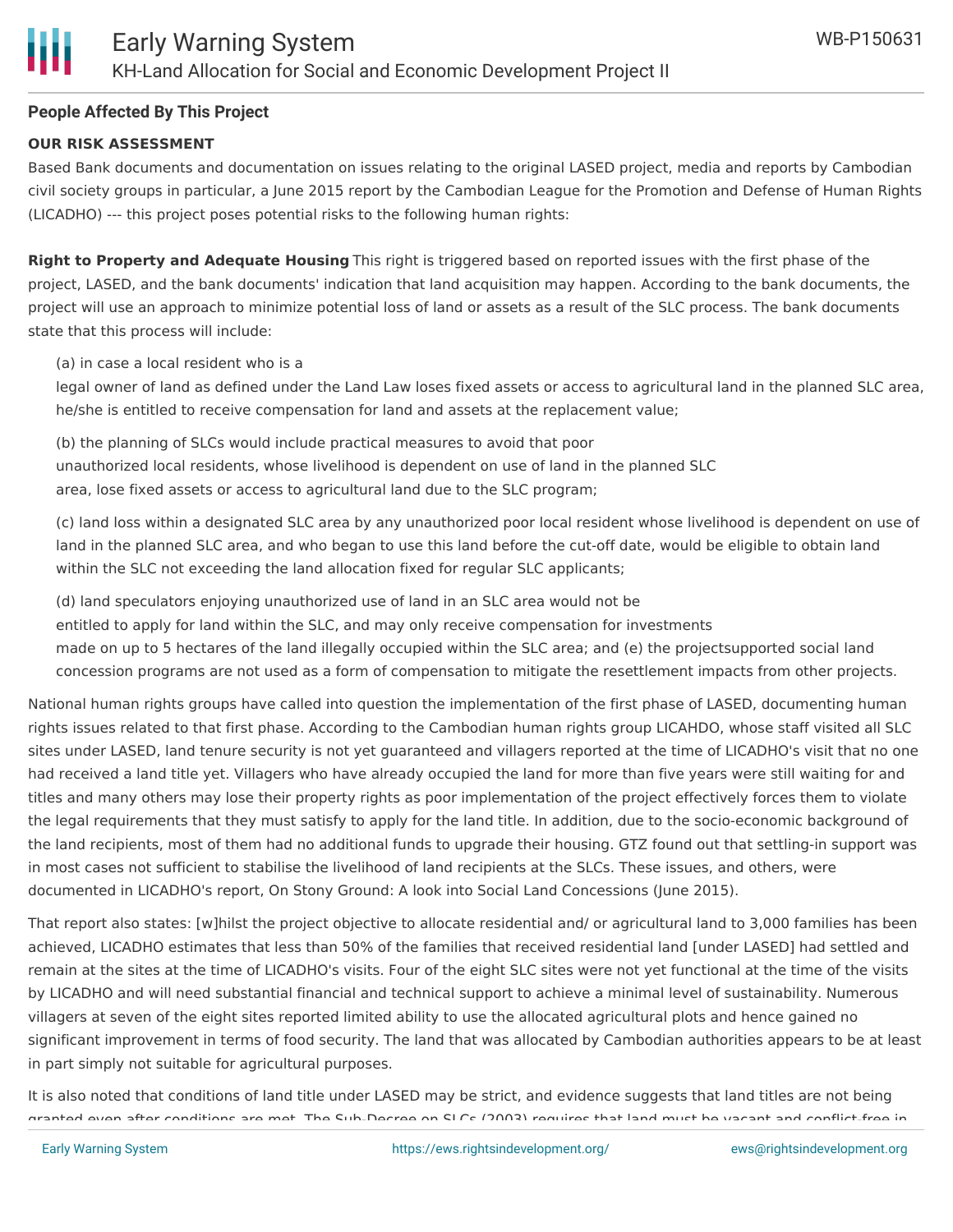

#### **Investment Description**

World Bank (WB)

Bank financing: World Bank

Borrower: The Kingdom of Cambodia, to be implemented by the Ministry of Land Management, Urban Planning and Construction, Ministry of Interior, Ministry of Agriculture, Forestry and Fishery (MAFF).

Amount of bank loan or investment: USD \$25 million

Total project cost: USD \$27 million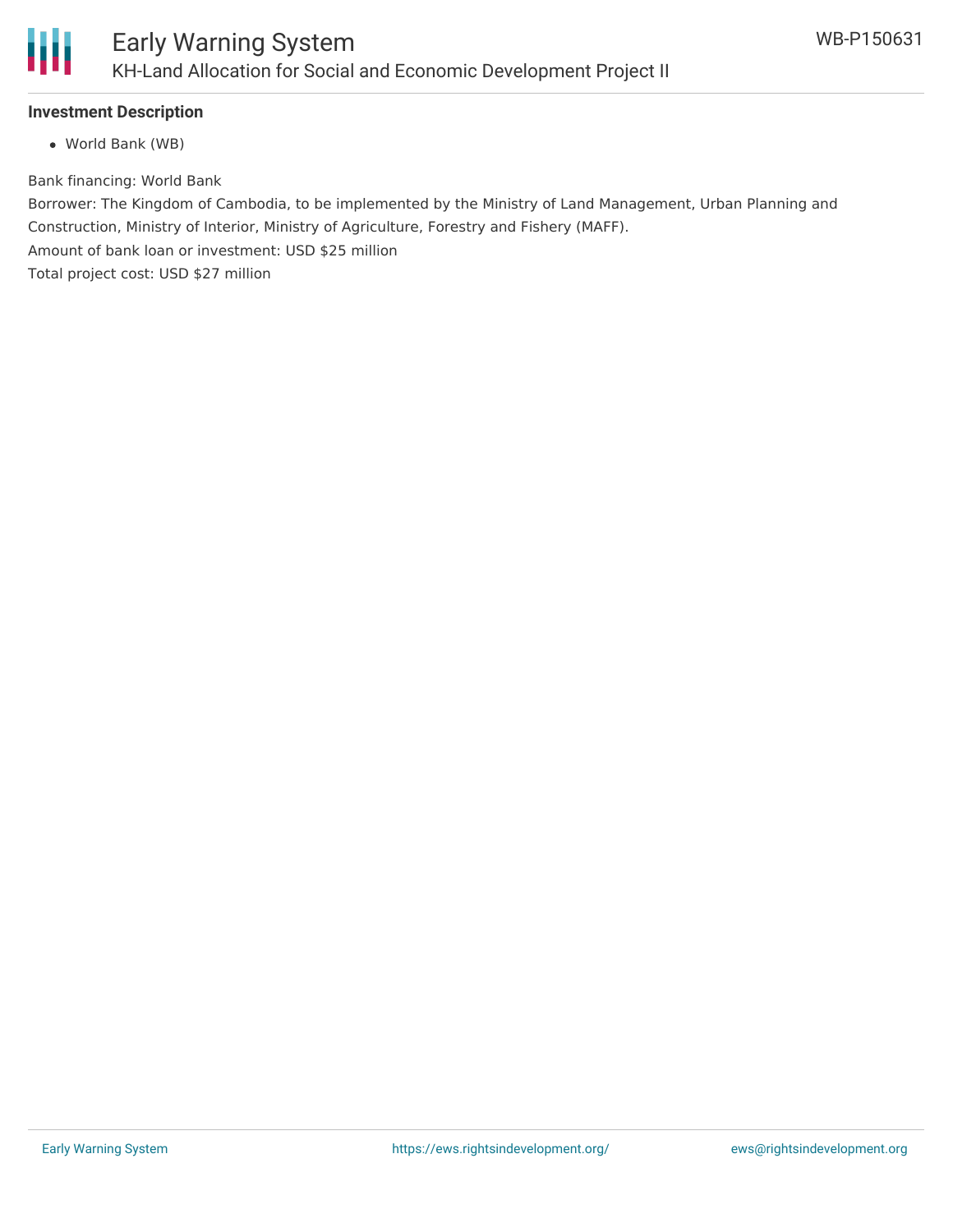

#### **Contact Information**

#### **Implementing Agency Contact:**

Implementing Agencies Name: Ministry of Land Management, Urban Planning and Construction Contact: H.E. Dr. Sareth Boramy Title: LASED II, Project Director Tel: 855-12854261 Email: lased@ezecom.com.kh

Name: Ministry of Interior Contact: H.E. Cheam Pe A Title: LASED II, Project Coordinator Tel: 855-92351666 Email: pcheam@ncdd.gov.kh

Name: Ministry of Agriculture, Forestry and Fishery Contact: HE. Dr. So Khan Rithykun Title: Director General, Tel: 855-12833777 Email: kunso@camnet.com.kh

World Bank Contact: Mudita Chamroeun Title: Senior Rural Development Specialist Tel: 5721+1316 / Email: cmudita@worldbank.org

#### **Consultation Process**

According to bank documents, "community people, Commune Council members, community-based organizations and SLC implementing staff on the ground were consulted on the draft environmental and social safeguard instrument to be used on LASED II, including the RPF and the EA-EMP during technical support mission – appraisal preparations in June 15 to July 3, 2015." There was also a stakeholder consultation workshop on June 23-24, 2015.

Consultations on the updated instruments will continue through Board submission and during project implementation. No other details were provided.

#### **PROJECT-LEVEL GRIEVANCE MECHANISMS**

Bank documents, available at the time of writing, suggest that a community participatory approach may address grievances at the project level. We could not find additional information about a project-level grievance mechanism.

#### ACCOUNTABILITY MECHANISM OF WORLD BANK

The World Bank Inspection Panel is the independent complaint mechanism and fact-finding body for people who believe they are likely to be, or have been, adversely affected by a World Bank-financed project. If you submit a complaint to the Inspection Panel, they may investigate to assess whether the World Bank is following its own policies and procedures for preventing harm to people or the environment. You can contact the Inspection Panel or submit a complaint by emailing ipanel@worldbank.org.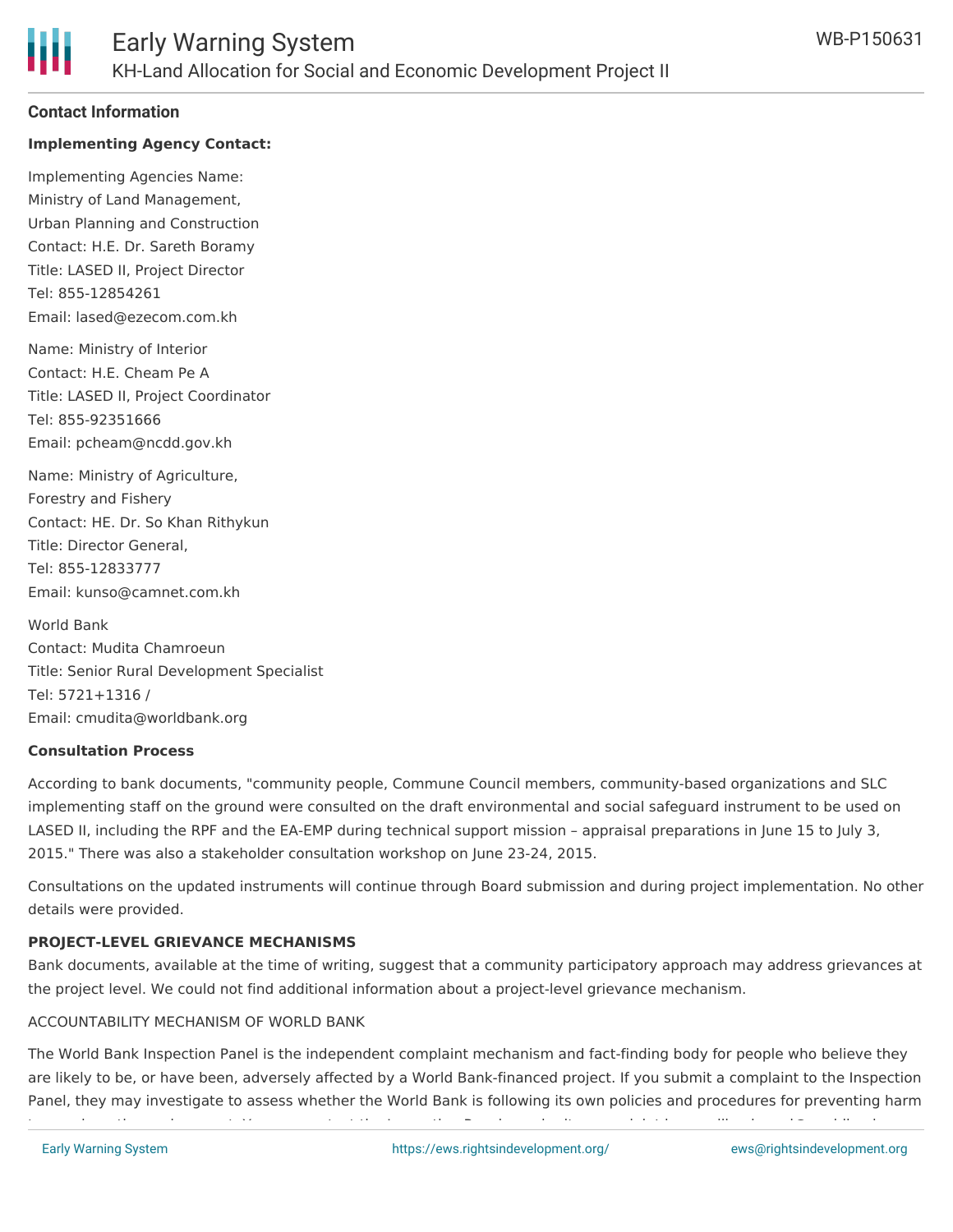

## Early Warning System

KH-Land Allocation for Social and Economic Development Project II

#### **Bank Documents**

- Cambodia KH-Land Allocation for Social and Economic [Development](https://ewsdata.rightsindevelopment.org/files/documents/31/WB-P150631.pdf) Project II : P150631 Implementat [Original Source]
- Cambodia Second Land Allocation for Social and Economic [Development](https://ewsdata.rightsindevelopment.org/files/documents/31/WB-P150631_xPVtC3q.pdf) Project (English) [\[Original](http://documents.worldbank.org/curated/en/2016/05/26337052/cambodia-second-land-allocation-social-economic-development-project) Source]
- Cambodia Second Land Allocation for Social and Economic [Development](http://documents.worldbank.org/curated/en/2016/01/25783868/cambodia-second-land-allocation-social-economic-development-project-environment-assessment-environment-management-plan) Project : environment assessme [Original Source]
- Cambodia Second Land Allocation for Social and Economic [Development](http://documents.worldbank.org/curated/en/2016/01/25783864/cambodia-second-land-allocation-social-economic-development-project-resettlement-plan-resettlement-policy-framework) Project : resettlement policy [Original Source]
- [Cambodia/EAST](http://documents.worldbank.org/curated/en/2016/08/26704179/cambodiaeast-asia-pacific--p150631--kh-land-allocation-social-economic-development-project-ii-procurement-plan) ASIA AND PACIFIC- P150631- KH-Land Allocation for Social and Economic Development Proj [Original Source]
- Integrated [Safeguards](http://documents.worldbank.org/curated/en/2016/03/26082956/integrated-safeguards-data-sheet-appraisal-stage-kh-land-allocation-social-economic-development-project-ii-p150631) Data Sheet (Appraisal Stage) KH-Land Allocation for Social and Economic Deve [Original Source]
- Integrated [Safeguards](http://documents.worldbank.org/curated/en/2014/09/20184969/integrated-safeguards-data-sheet-concept-stage-kh-land-allocation-social-economic-development-project-ii-p150631) Data Sheet (Concept Stage) KH-Land Allocation for Social and Economic Develo [Original Source]
- Official Documents- [Disbursement](https://ewsdata.rightsindevelopment.org/files/documents/31/WB-P150631_JTR4x5u.pdf) Letter for Credit 5807-KH (Closing Package) (English) [\[Original](http://documents.worldbank.org/curated/en/2016/06/26693299/official-documents--disbursement-letter-credit-5807-kh-closing-package) Source]
- Official [Documents-](https://ewsdata.rightsindevelopment.org/files/documents/31/WB-P150631_QDtX9UZ.pdf) Financing Agreement for Credit 5807-KH (Closing Package) (English) [\[Original](http://documents.worldbank.org/curated/en/2016/06/26693298/official-documents--financing-agreement-credit-5807-kh-closing-package) Source]
- Official Documents- [Supplemental](http://documents.worldbank.org/curated/en/2016/06/26693290/official-documents--supplemental-letter-ref-financial-economic-data-credit-5807-kh-closing-package) Letter Ref. Financial and Economic Data for Credit 5807-KH (Closing [Original Source]
- Project [Information](http://documents.worldbank.org/curated/en/2016/01/25779253/project-information-document-appraisal-stage-kh-land-allocation-social-economic-development-project-ii-p150631) Document (Appraisal Stage) KH-Land Allocation for Social and Economic Developm [Original Source]
- Project Information Document (Concept Stage) KH-Land Allocation for Social and Economic [Developmen](http://documents.worldbank.org/curated/en/2014/08/20148679/project-information-document-concept-stage-kh-land-allocation-social-economic-development-project-ii-p150631) [Original] Source]